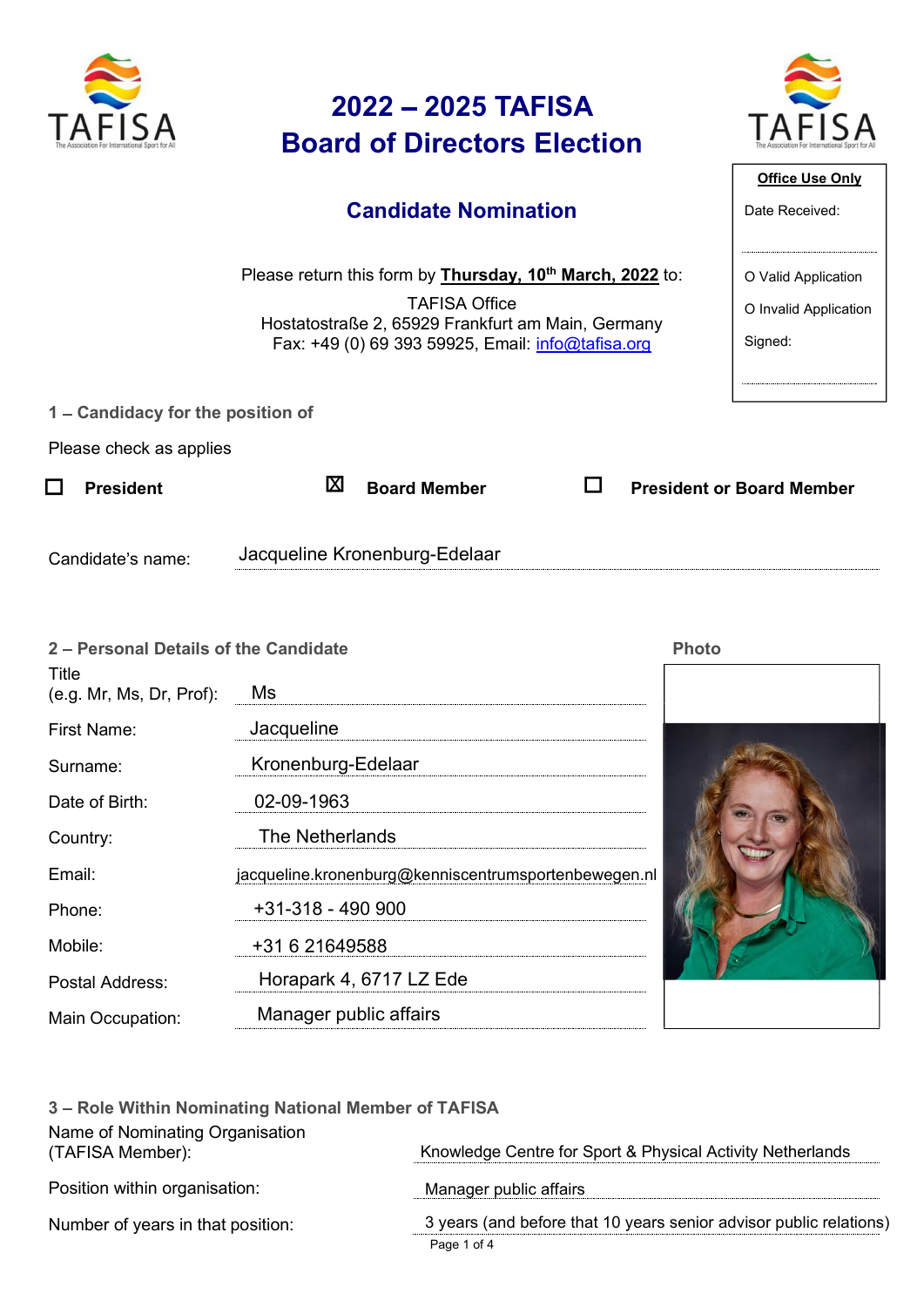

## 2022 – 2025 TAFISA<br>
and of Directors Election<br>
TAFISA **EXECUTE 2022 - 2023 IAFISA**<br>Board of Directors Election



| Special contributions to Sport for All in this role:                                                                                                                                                      | See below.                                                                                                           |
|-----------------------------------------------------------------------------------------------------------------------------------------------------------------------------------------------------------|----------------------------------------------------------------------------------------------------------------------|
|                                                                                                                                                                                                           |                                                                                                                      |
|                                                                                                                                                                                                           |                                                                                                                      |
| (Optional)                                                                                                                                                                                                | 4 – Other Positions, Contributions and Achievements in the Field of Sport for All and Physical Activity              |
| Activity (this may include current and past positions or roles within other organisations, publications)                                                                                                  | Please describe any of your further contributions and achievements in the Field of Sport for All and Physical        |
| <b>European Commission</b>                                                                                                                                                                                | - Active member of SHARE Lab; think tank of important sport stakeholders, brought together by the unit sport of the  |
| lives of women and girls' (including female expert speakers from the UAE and TAFISA)<br>- For /with TAFISA:                                                                                               | - 2021: organizer of and speaker at seminar at ExpoDubai about 'The importance of sport and physical activity in the |
| * 2022: co-organizer international/European Active Meeting about Active Cities in the Netherlands<br>* 2021: co-organizer international webinar 'It takes a community to raise a physically active child' |                                                                                                                      |
| * 2020-2022: partner organization in Erasmus+ Sport project Europe in Action<br>* 2019: video interviews with all stakeholders during closing conference Keep Youngsters Involved                         |                                                                                                                      |
| * 2018: co-organizer Knowledge Safari at first European Sport for All Games in Leeuwarden (NL)                                                                                                            | * 2017: congress rapporteur and expert speaker at TAFISA World Congress in Seoul (Korea) emphasizing the             |
| importance of communication and more specific social media<br><b>TAFISA Board.</b>                                                                                                                        | * 2017: Report 'Building blocks for PR Strategy of TAFISA', including 1 on 1 interviews with all members of the      |
| Branding workshop for staff TAFISA office in Frankfurt (D).                                                                                                                                               | * 2015: acceptance of Sustainability Award during TAFISA World Congress Budapest for the project Meet me @ the       |
| Gym, on behalf of the Dutch fitness organization Fit!vak (now NL Actief)                                                                                                                                  | * 2013: co-organizer TAFISA World Congress in Enschede; responsible for press and public affairs and the first       |
| congress magazine                                                                                                                                                                                         |                                                                                                                      |
|                                                                                                                                                                                                           |                                                                                                                      |
| 5 - Command of English (working language of TAFISA)                                                                                                                                                       |                                                                                                                      |
| Please check as applies                                                                                                                                                                                   |                                                                                                                      |
| 図<br>Fluent English speaker                                                                                                                                                                               |                                                                                                                      |
| □<br><b>Limited English speaker</b>                                                                                                                                                                       |                                                                                                                      |
| confirm that I have the intention to improve my English within a year if elected                                                                                                                          |                                                                                                                      |
|                                                                                                                                                                                                           | I confirm that I have staff at disposal to support me carry out my BoD duties in English                             |
| Other fluently spoken languages:                                                                                                                                                                          |                                                                                                                      |
|                                                                                                                                                                                                           |                                                                                                                      |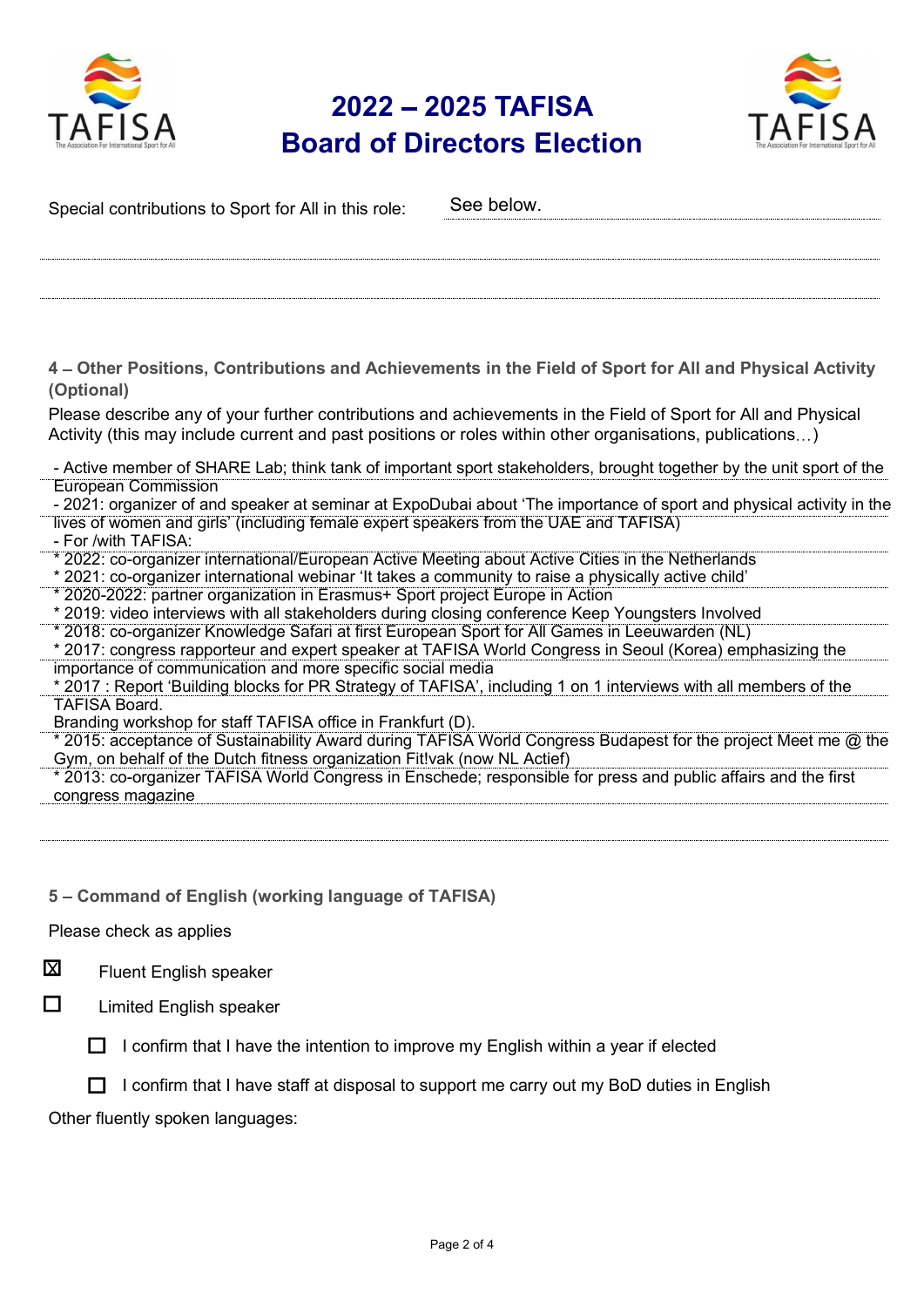

## 2022 – 2025 TAFISA<br>
rd of Directors Election<br>
Le result in the set of the set of the set of the set of the set of the set of the set of the set of the set o Board of Directors Election



6 - Attendance at Board Meetings and General Assemblies

Please confirm by checking the boxes

- $\boldsymbol{\Sigma}$  I confirm my willingness to attend TAFISA Board of Directors Meetings (2 3 times per year) and TAFISA General Assemblies (once every two years)
- $\boxtimes$  I confirm that costs associated with travel to Board Meetings and General Assemblies will be borne by the Board Member themselves or their organisation, unless otherwise stipulated by the TAFISA Board of Directors
- 7 Dedication to TAFISA

Please confirm by checking the box

I confirm that, if elected, I will be expected to actively support and contribute to TAFISA and its  $\mathbf x$ 

initiatives, including:

- **Promoting TAFISA and its initiatives locally and internationally,**
- **Encouraging membership,**
- Supporting coordination of (local) events and programs, e.g. World Challenge Day, World Walking Day, World/Regional Sport for Games, World Congress, Certified Leadership Courses, etc,
- Contributing to TAFISA publications, including newsletters, and the website,
- Identifying and fostering relationships with potential sponsors and partners, and
- Supporting other countries.

### 8 - Benefit to TAFISA

Please describe, in a few words, how you intend to support TAFISA's growth and development if elected, as well as any special benefits that you may bring to TAFISA:

TAFISA is a strong organization with great ambitions, a very reliable and eager staff, a Board of Directors with a worldwide network, programs and projects that can have a real impact in the lives of people and international events, with a real family feeling. At the same time it is a hidden gem: too often members of TAFISA have to explain what the importance of TAFISA is. I would like to help strengthen the position of TAFISA on the level of international public affairs and public relations and to make better use of the valuable members of TAFISA to multiply these efforts.

A benefit for TAFISA could also be my experience as an organizer of events with a creative twist and as a presenter or keynote speaker.

I would also like to connect the worldwide network of professional women Soroptimist International with TAFISA Board and TAFISA projects which target the position of women and girls within sport, thus enhancing leadership, equity, empowerment and physical and mental health. I am a member of Soroptimist society and I have an international network within the organization. Starting February 2022 I am a board member of the Soroptimist Trust Fund for NL, Suriname and Curacao. This could be very fruitful for funding projects and multiplying the knowledge about the importance of sport and PA in the lives of women and girls.